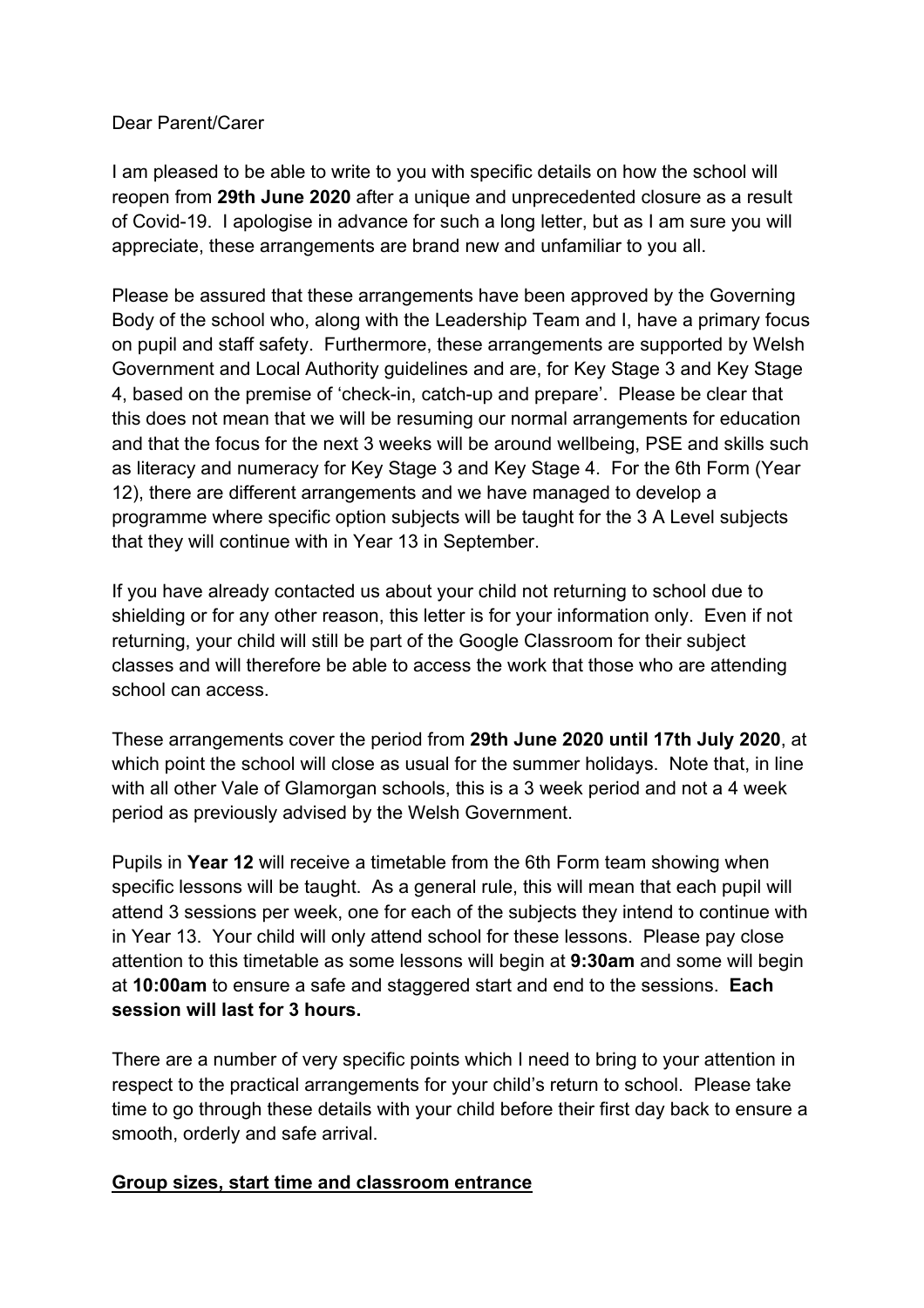There will be a staggered start and some sessions will start at 9:30am until 12:30pm and others will start at 10:00am until 1:00pm. This is to ensure that social distancing can be maintained when pupils arrive on the site and upon arrival at the classroom.

**Your child will enter the building using the emergency evacuation stairwell which is on the left hand side of the dining room.** Pupils should arrive and wait in this area where staff will meet them and assist in the safe entrance to classrooms in the 6th Form wing. Please arrive a few minutes before the session starts, **but do not arrive too early** as there is no provision for entering the building until directed to do so. Your child will remain in the same classroom for the duration of the session and will be supervised by their subject teacher in a group of no more than 10 pupils. This classroom will form part of a 'bubble' within the school and pupils and staff will not mix across bubbles to ensure adequate separation.

There will be hand sanitising stations at the entrance of every classroom which pupils must use when entering and leaving the school. There is also increased signage on the site to remind pupils of social distancing and other control measures in place and we have also put down additional floor markings to help social distancing when entering the site and when waiting outside classrooms.

### **What to bring**

To avoid any danger of cross contamination, we ask all pupils to bring their school iPad which must be fully charged. There are no charging facilities available on site and pupils will not be able to move within the classroom to sit near a plug. Much of the work will be completed on the iPad, but for certain tasks which are better suited to paper, this will be provided.

Your child should also bring a pen and a pencil, or small pencil case.

There will be no formal breaks as such and there will be no lunch. For the 3 hour session, pupils should bring a drink and possibly a small snack to have during the informal break in activities. Please note that in most cases, this break will be within the same classroom.

#### **What to wear**

We understand that your child may well have grown out of items of uniform or shoes and that this is a difficult time to replace such items. Furthermore, you would not want to replace items of uniform at this time of the year even if you were able to.